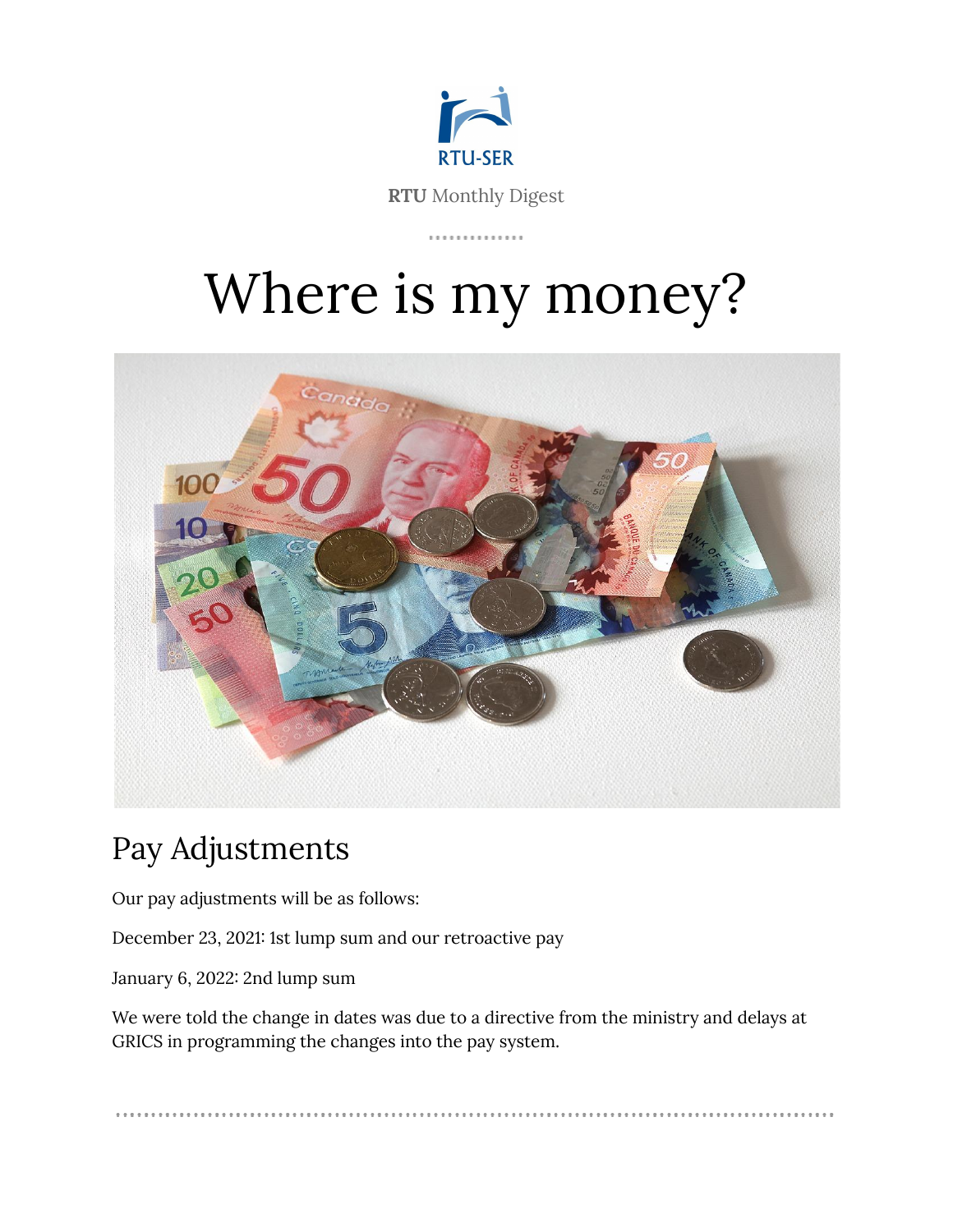#### THIS MONTH'S **TOP STORIES**



### RTU wants your minutes

RTU has put together an easy to remember address, [schoolminutes@rtu-ser.com](mailto:schoolminutes@rtu-ser.com) , for you to send your school committee minutes to. The meetings we want to archive are In School Special Needs, Health and Safety, and School/Staff/Teacher council. Please be sure to include the school, committee and meeting date in the name of the file!

RSB is working on a designated shared file for the school committee minutes. For now send only the In School Special Needs to Chantal Charlebois [ccharlebois@rsb.qc.ca.](mailto:ccharlebois@rsb.qc.ca) We will let you know when and where to send the Health and Safety and School/Staff/Teacher council minutes once the system is set up.

# Need support, Administration not helping?

Your administrators are there to support your teaching. If you need help and your administration has made empty promises or failed to address the issue, contact RTU. You are not expected to deal with every behaviour alone in your classroom. That is a recipe for burn out. Examples of work issues could be chronic student behaviours, academic challenges, parent interaction, colleague interaction concerns.

If you are just feeling overwhelmed and do not know where to turn, contact us and we will help direct you in the right direction.